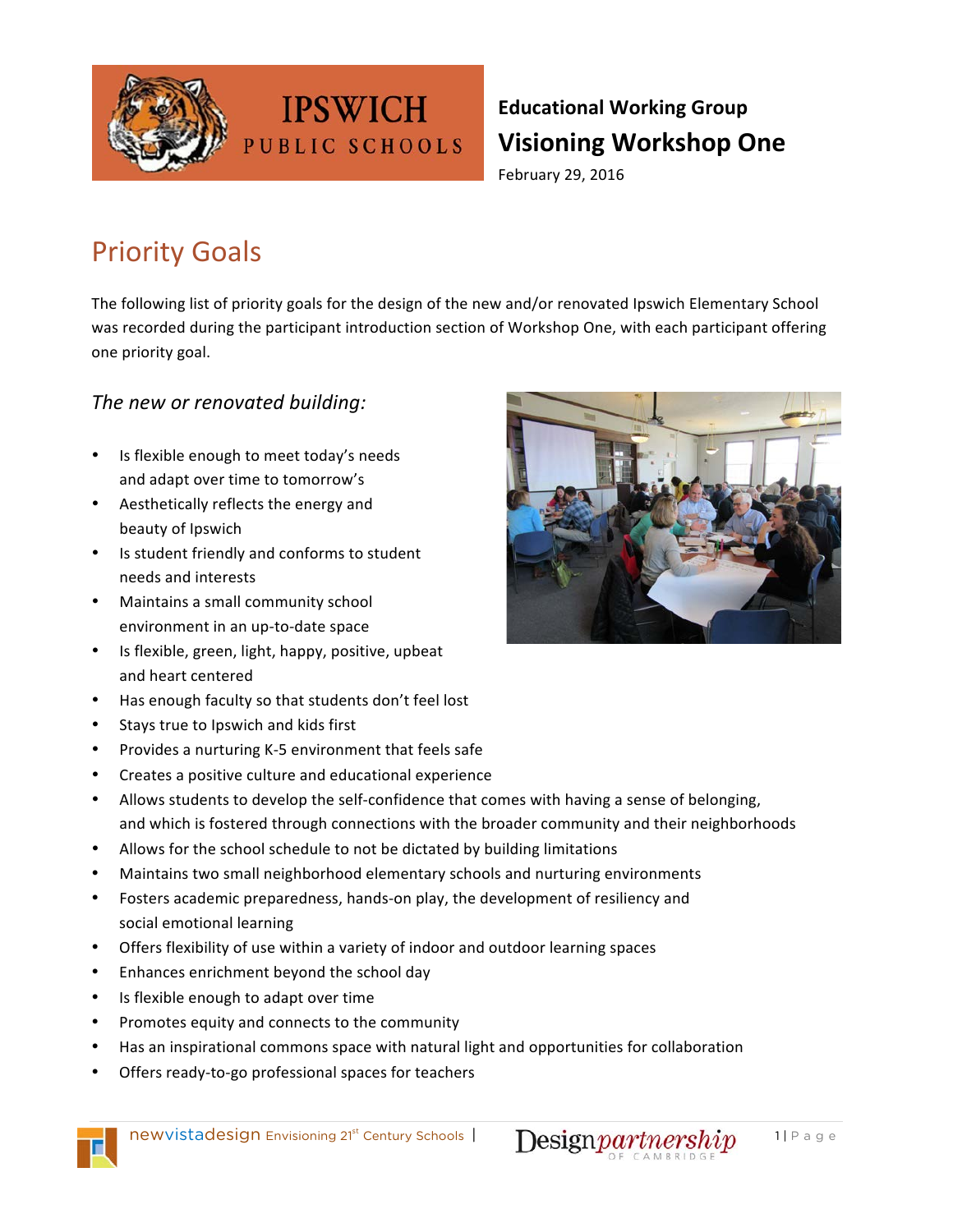

## **Educational Working Group Visioning Workshop One** February 29, 2016

# **Priority Goals - Continued**

**IPSWICH** 

PUBLIC SCHOOLS

The new or renovated building:

- Offers flexibility of learning and growth, where all students are taught on an equal level and can grow and adapt to new learning
- Looks through a sustainability lens
- Offers equal opportunities for preparedness for all students
- Embraces the challenge of educating all students within a flexible space
- Is a flexible place to be creative, while maintaining the feeling and culture of each school



- Offers a positive learning environment to young children and allows the district to innovate for the next 50 years
- Has a warm community feel
- Is modest and gives us as much building as possible for the least amount of money
- Maintains the interior as more important than the exterior
- Offers flexibility and personalization and amplifies the community/parent partnership
- Provides a good place to vote
- Puts students first and reflects  $21<sup>st</sup>$  century practices
- Respects and reflects what is unique about Ipswich
- Offers the flexible use of space as well a possibilities for community integration
- Allows for classroom "right-sizing," with tools and space that reflect and support student needs
- Doesn't lose track of traditional "self-discovery"
- Offers a configurable and enabling environment that matches the goals of the educational programs
- Provides appropriate spaces for all students physical education needs
- Provides opportunities for outside play within the curriculum and has outside elements that are reflected in the building
- Provides equity for students and staff in terms of spaces
- Provides quality environments for all students across both schools, regardless of the grade level configuration (access to technology, materials and outdoor spaces).



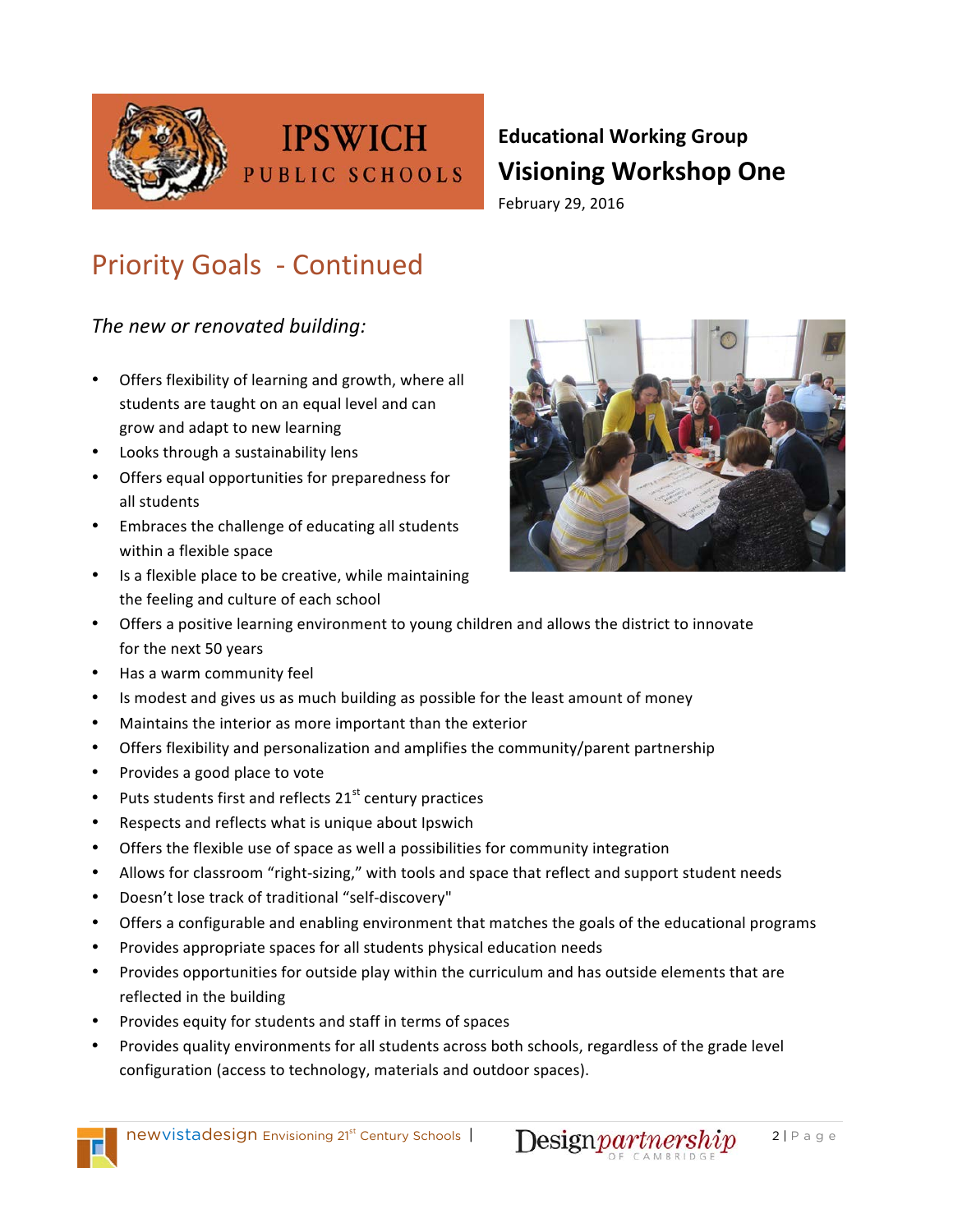

## **Educational Working Group Visioning Workshop One**

February 29, 2016

## **SCOG Analysis**

The Educational Working Group (EWG) conducted a "SCOG Analysis" of what it sees as the current strengths, challenges, opportunities and goals with regard to the Ipswich Public School's elementary academic programs. The following is a compilation of participants' responses and ideas.

**IPSWICH** 

PUBLIC SCHOOLS



- Welcoming
- Child centric
- **Collaboration**
- Strong traditions and history
- History of innovation
- Strong leadership
- Teachers
- Whole-child focus
- Fine arts, music and visual arts programming
- Sustainable learning
- Ipswich environment
- Successful Habits of Mind (SHOMS)
- Strong STEM/STEAM element
- Committed staff/teachers
- Respect for staff as professionals

### **CHALLENGES**

- Outdated physical facilities, systems and equipment
- Teaching and learning space in inadequate for objectives
- Traditions vs. change
- Risk taking with boundaries
- Keeping focused on what's best for kids (not adults)
- Equity
- Truly understanding elementary education
- Teaching the whole-child
- Health and nutrition
- Seamless technology
- Safety and security
- Collaboration at all levels
- Parent involvement
- Parents as partners
- Community support
- School association within neighborhood
- Vertical and horizontal curricular alignment
- Identified culture in each school
- Sense of community in each school
- Sense of loyalty to town and school
- Ownership and school pride
- Ability to differentiate learning to best meet individual student needs
- Resourcefulness
- Making due with what we have
- Out -of-the-box thinking
- Not test driven
- TIME
- Accountability  $-$  need to justify
- Demonstrating success
- Student retention K-12
- We want change as long as it stays the same (this is a community issue too)
- Sense of loyalty, traditional memories
- State funding and mandates
- Community support/educating the community
- Communication to greater community (complexity, need elevator pitch)
- Recognizing that we will always have differences
- Public complacency



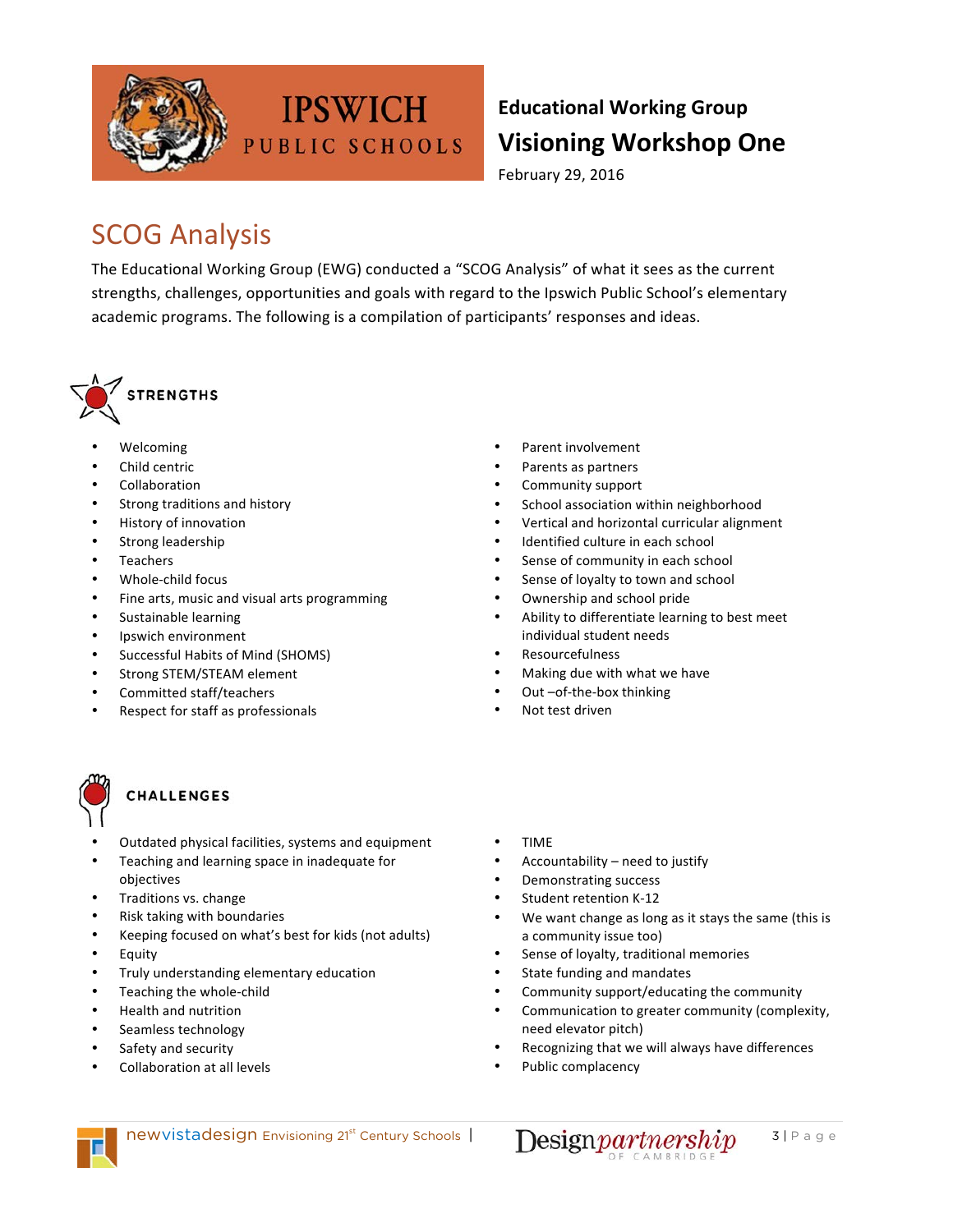- Various boards in the community to answer to
- Challenges teachers face in a changing landscape
- Evolving resources (technology/funding)
- Extensive expectations (curricular, social-emotional, well being of families)



- **Equity**
- Universal design/access for all
- Engage students
- Retain students K-12
- Ability to offer new programming (i.e. gardening)
- Having a facility and program that evolve
- Improved and integrated safety and security
- Health and nutrition
- Foster social and emotional development
- Partner with mental health and family support
- Build on what we have
- Pride of building one culture for our town
- Inquiry/PBL (have real world in community base)
- Increased storage space
- Flexible community spaces
- Seamless technology
- Daylight and environment



- Maintain and strengthen school culture
- Building supports communication and celebration of school culture and student work
- Foster small school feel
- A child-centric school for an elementary curriculum
- Multiple modes of teaching and learning
- Flexible and adaptable design/space/buildings
- Flexible and ergonomic furniture
- Seamless transitions between spaces
- Facility of facilities that the entire community can support
- Aesthetically pleasing and beautiful building
- Beautiful outdoor spaces
- Representative of Ipswich culture
- Student retention K-12
- Collaboration between town and school services
- How to quantify success
- Staying flexible within a rigid system
- Space limitations and impact of schedule/opportunities

- Investment in professional development
- Facilities to foster joy in learning (new teachers and residents)
- Public awareness
- Community outreach and use of building
- Permeable walls
- Informal learning opportunities
- Allow for a different schedule
- Spaces for after school programming
- Showcase success, student work and community (using multiple media)
- Uniform curriculum between schools (horizontal alignment)
- Potential to bring student together at earlier age
- Teachers as designers of program and facility
- A facility that supports teachers
- Expand sustainability (kitchen, garden)

- Mirror/seek inspiration of Ipswich's environment and culture
- Foster community pride
- Most educationally effective learning environment
- Environmentally efficient and sustainable
- Equity in solution
- Design for all (universal design)
- Attention to acoustics
- Inherent safety and security
- Clear communication with community during design process
- Student voice
- A thoughtful design (avoid mistakes)
- Willingness to change and challenge educational design/past traditions

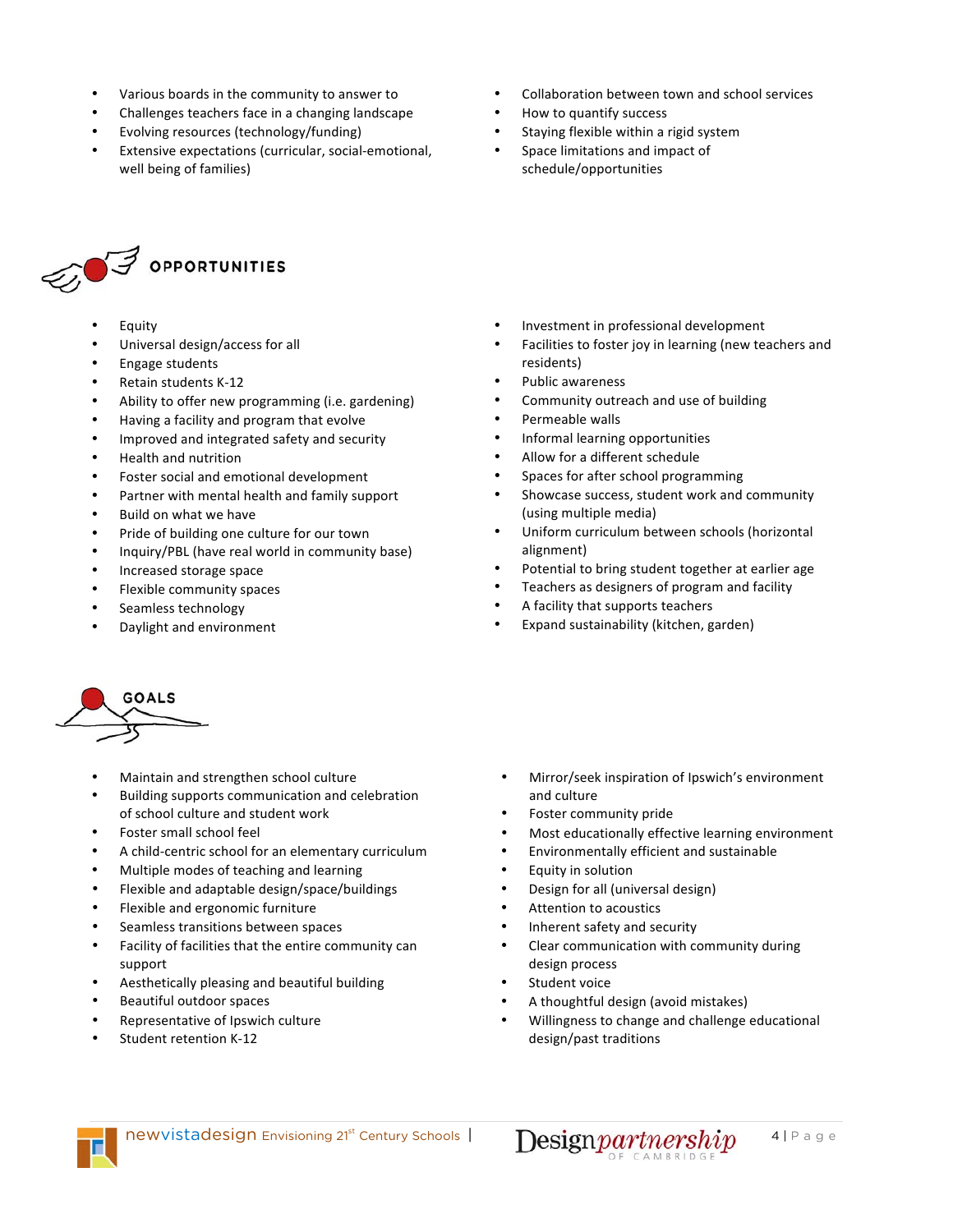

## **Educational Working Group Visioning Workshop One**

February 29, 2016

## IPS Successful Habits of Mind (SHOMS)

**IPSWICH** 

PUBLIC SCHOOLS

Ipswich Public Schools has a rigorous plan in place for the implementation and alignment of 21st Century Learning. Through the district's Successful Habits of Mind, Powerful Learning and STEAM work, Ipswich Public Schools strives to create and foster a learning environment that prepares all our students to be successful in their future college and career endeavors.

Ipswich Public Schools have identified the following six Successful Habits of Mind. These Successful Habits of Mind are the district's 21st Century learning expectations, and are embedded in curriculum and instruction:

- 1. PERSEVERANCE: With perseverance we persist through challenges, manage pressure and maintain an optimistic outlook.
- 2. COLLABORATION: Through collaboration we demonstrate mutual respect and shared responsibility as we work with others to accomplish a task and achieve shared goals.
- 3. CRITICAL THINKING: Through critical thinking we reason abstractly, concretely, quantitatively, and resourcefully for a purpose.
- 4. CREATIVITY: With creativity we imagine and explore possibilities, challenge existing structures and develop novel thoughts and forms of expression.
- 5. SELFMANAGEMENT: With self-management we take responsibility for our own behavior and success by setting goals, organizing our resources and revising our strategies based on self reflection.
- 6. COMMUNICATION: Through communication we exchange ideas using a variety of formats while considering the audience.

Through the integration of these Habits, Ipswich Public Schools supports students in developing the skills they will need to be successful in our rapidly changing world.

## 21<sup>st</sup> Century Learning Priorities

The following sets of priority 21<sup>st</sup> century learning priorities for Ipswich Public Schools elementary school students were brainstormed by the Educational Working Group (EWG) to align with IPS's Successful Habits of Mind (SHOMS). Six teams of 5-6 participants each worked to create their own set of learning priorities, after which each team presented to the larger group.

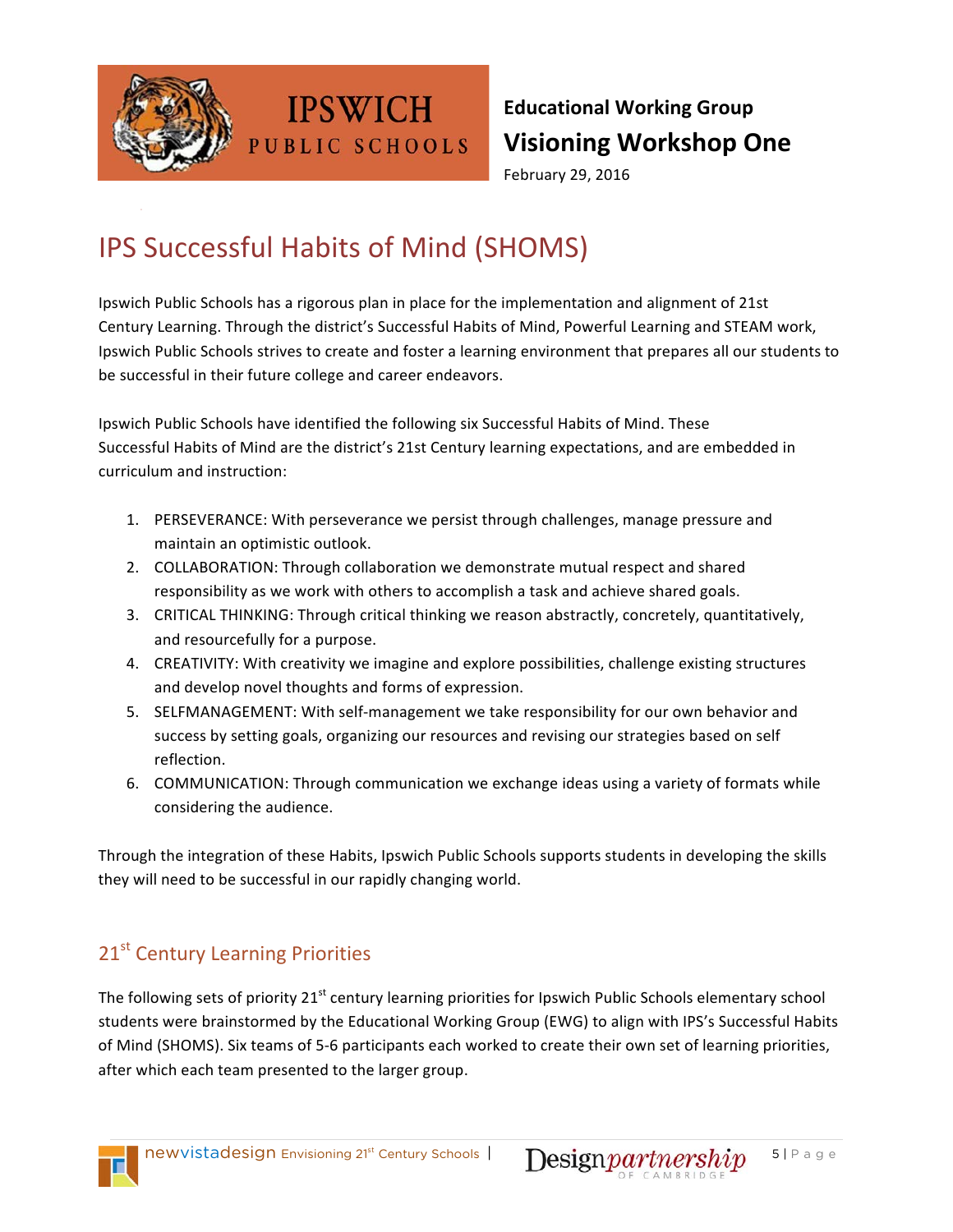### Group 1 Group 2



Important 21st C. Skills \* Building students w/ self-confidence,<br>esteem leading to ability to take risks.<br>t f = H + Perspective \* Empathy + Perspective \* Equity of learning \* Differentiation of Instruction \* Understanding of importance of process \* Ability to communicate effectively: teaming,<br>collaboration, self-direction, personal,<br>thoughts, reeds, passions, interests,<br>civic responsibility

一直...

### Group 3 Group 3 Group 4

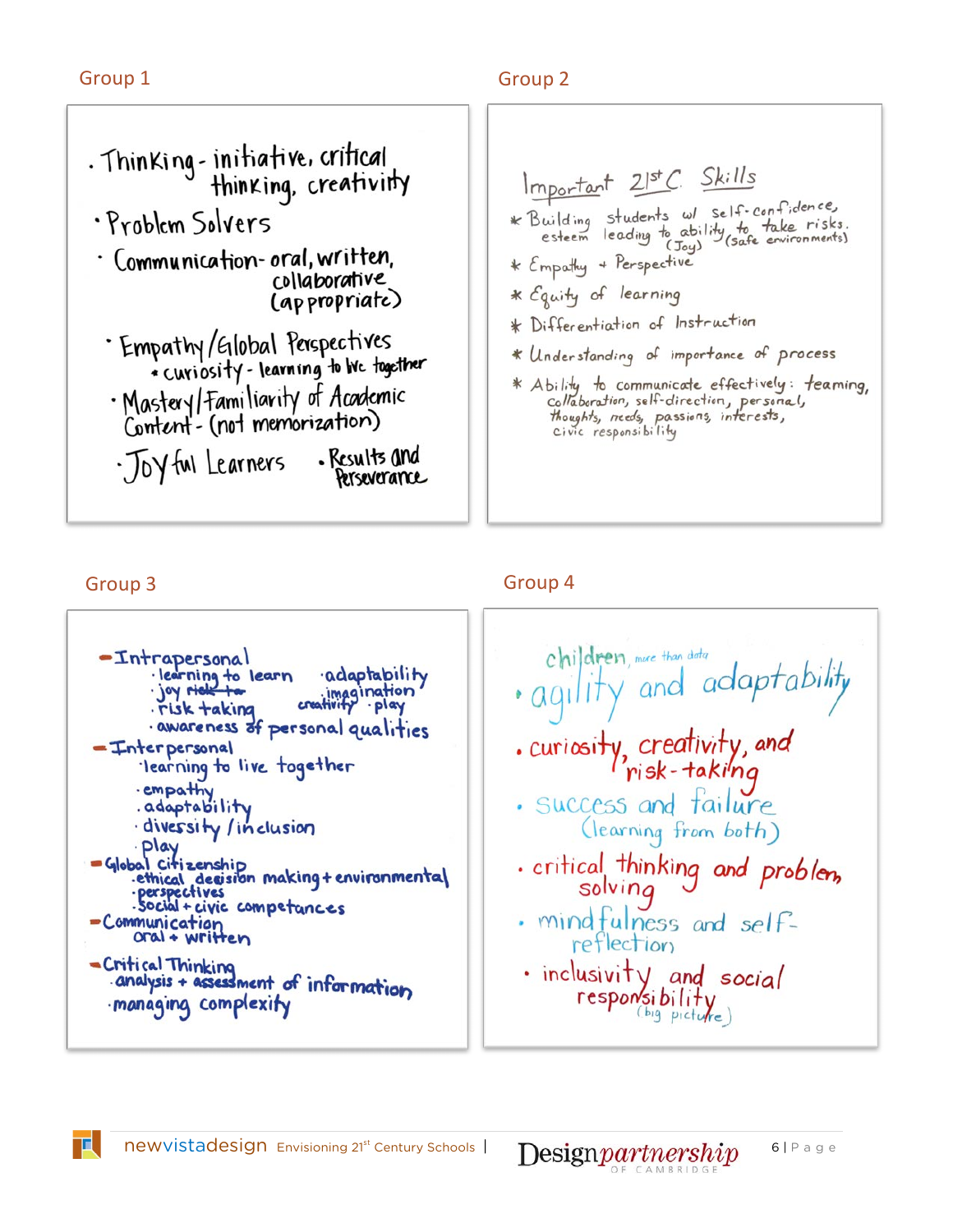#### Group 5 Group 6

Collaboration Communication Emparthy Adaptability-suress/failure - resilience<br>Sett directed tearning: prioritizing/planning<br>Curiosity/initiation

· EMPATHY/CARING/HUMILITY · Joy & PLAY INNOVATION CULTURAL AWARENESS FLEXIBILITY TARU TRIALEBRAR Applying STEAM · BRINGING IN THE NATURAL WORLD



T.

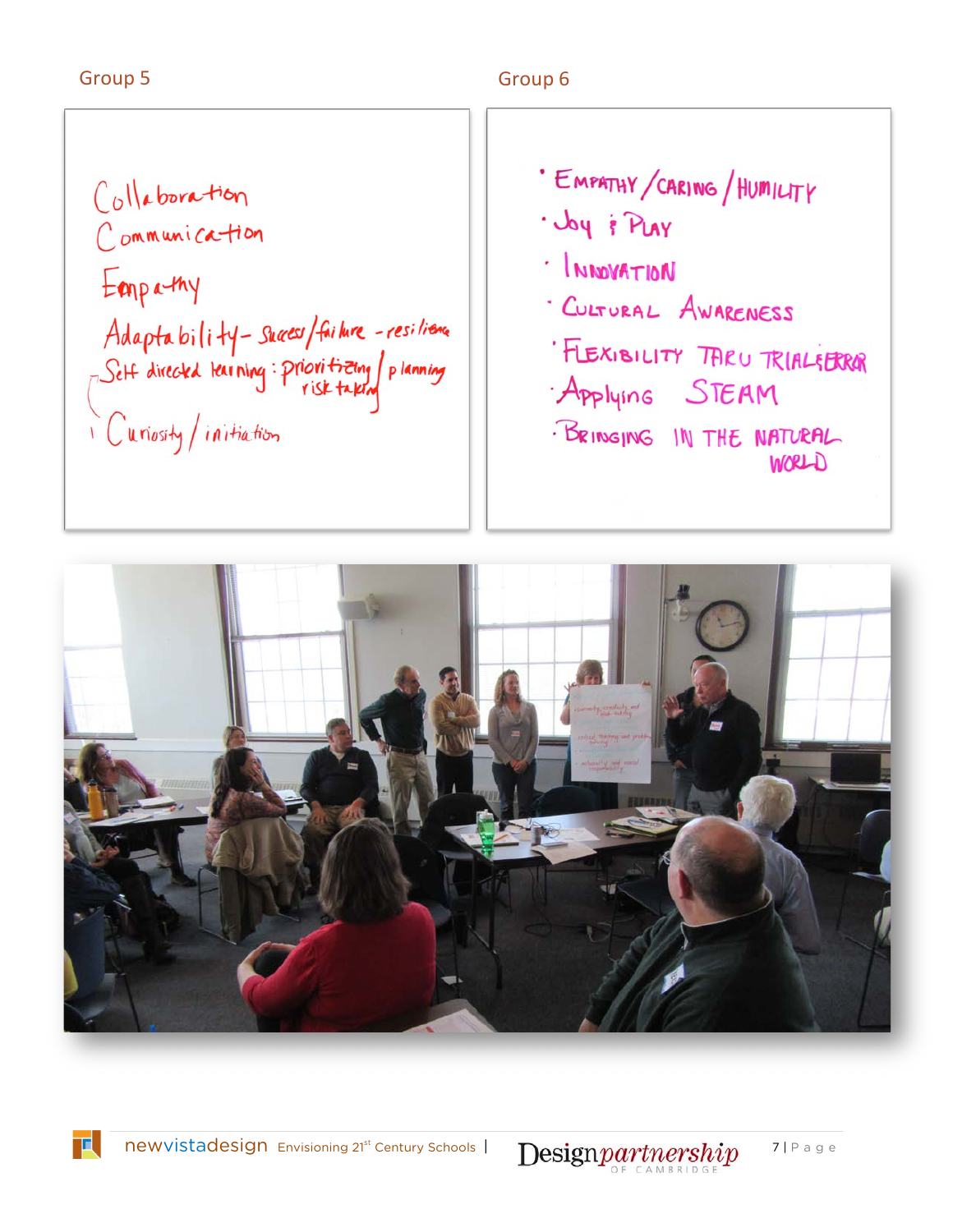

Ipswich Educational Working Group **Visioning Workshop One** 

February 29, 2016

### Agenda

#### **EXPECTED OUTCOMES: By the end of the session we will have begun to...**

- Share **Priority Goals** for the design of Ipswich Public School's renovated/new elementary school facility
- Discuss 21<sup>st</sup> century teaching and learning as connected to IPS's 21<sup>st</sup> Century Learning Goals and initiatives
- Assess Ipswich Pubic School's Strengths, Challenges, Opportunities, and Goals with regard to the development of its elementary school programs and design of a renovated/new facility
- Review IPS's most essential *and innovative elementary initiatives and programs*, brainstorm a list of those envisioned and desired, and discuss the implications they hold for the design of the renovated/new facility
- Brainstorm considerations for, and implications of the four **MSBA enrollment options**
- Explore and prioritize a range of architectural Design Patterns that support 21<sup>st</sup> century teaching and learning

| <b>Time</b>     | <b>Activity</b>                                                                                                                                                                                                                                                                  | <b>Purpose</b>                                                                                                                                                                       |
|-----------------|----------------------------------------------------------------------------------------------------------------------------------------------------------------------------------------------------------------------------------------------------------------------------------|--------------------------------------------------------------------------------------------------------------------------------------------------------------------------------------|
| $8:30 - 9:15$   | <b>Workshop Goals and Introductions</b><br>Workshop overview<br>$\bullet$<br>The Design Process / Creating a Design Guide<br>$\bullet$<br><b>Group Norms</b><br>Introductions<br>Priority Goals for the new facility                                                             | Introduce participants, and clarify agenda and<br>desired outcomes for this workshop and subsequent<br>workshops. Share some of our Priority Goals for the<br>new facility.          |
| $9:15 - 10:00$  | 21 <sup>st</sup> Century Schools<br>Explorer Elementary (video)<br>$\bullet$<br>Presentation: 21 <sup>st</sup> Century Teaching and<br>$\bullet$<br>Learning<br>4 <sup>th</sup> Grade STEAM (video)<br>$\bullet$                                                                 | Identify and discuss changing paradigms in<br>education, and elements of 21 <sup>st</sup> century teaching<br>and learning.                                                          |
| 10:00 - 10:15   | <b>BREAK</b>                                                                                                                                                                                                                                                                     |                                                                                                                                                                                      |
| $10:15 - 11:00$ | <b>IPS Habits of Mind and Learning Goals</b><br>Small group review of assorted 21 <sup>st</sup> century<br>$\bullet$<br>learning goals and outcomes as connected to<br>IPS's Habits of Mind<br>Large group prioritization<br>$\bullet$<br>Engaging Students (video)<br>$\bullet$ | Ground our thinking about design guidelines and<br>desired building features in a discussion and<br>exploration of IPS's emerging Habits of Mind and<br>21st century learning goals. |